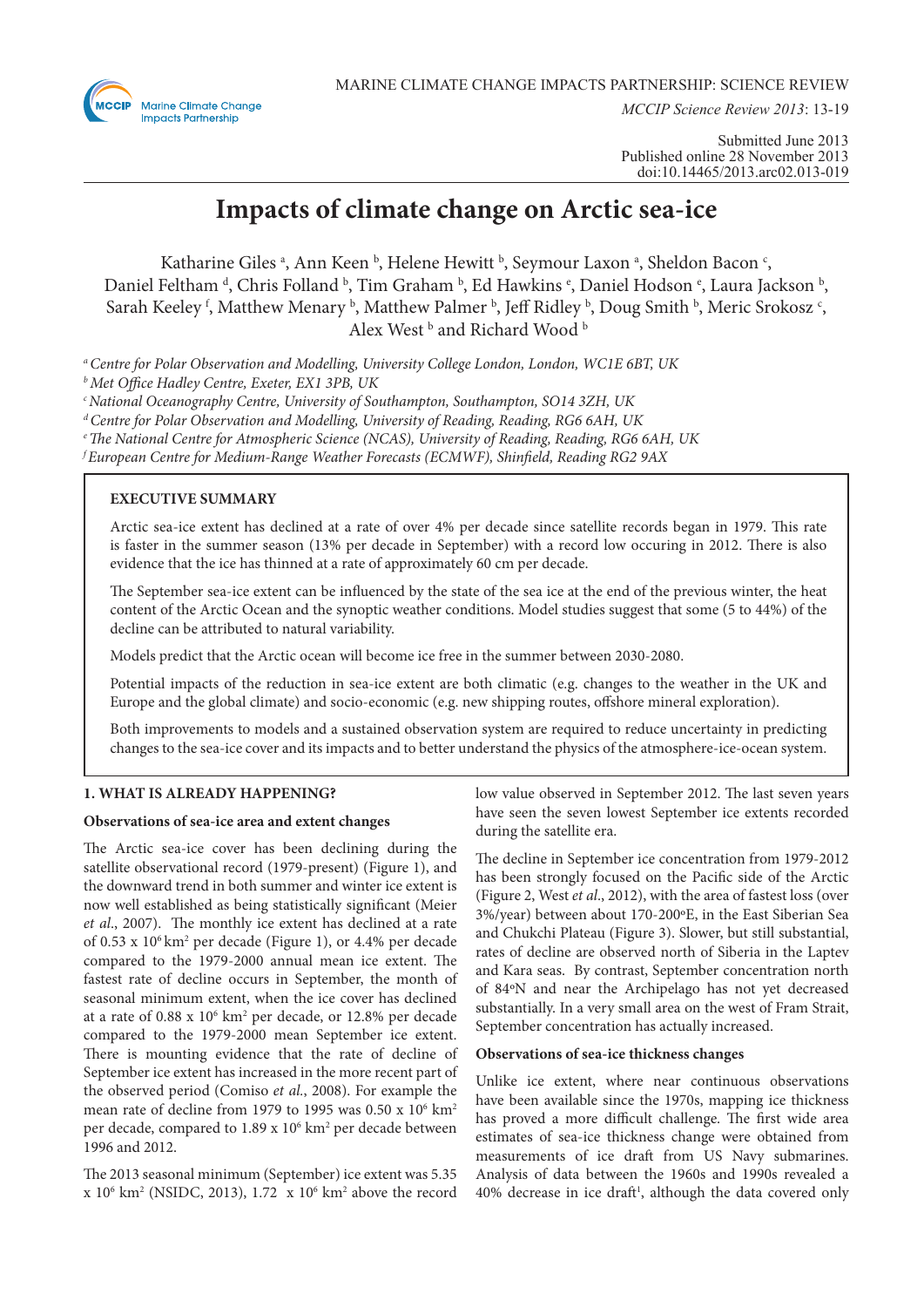

*Figure 1: Monthly Arctic sea-ice extent anomalies (HadISST, Rayner* et al.*, 2003), 1979-2013, with September actual ice extent. The anomaly for each particular month is calculated by subtracting from that monthly value the mean ice extent for that month between 1979-2010.*



*Figure 2: Linear trend (1979-2012) in September ice concentration (yr-1) from HadISST (Rayner* et al*., 2003). West* et al*., 2012.*



*Figure 3: The Arctic Ocean, with its peripheral seas (McLaren et al., 2006)*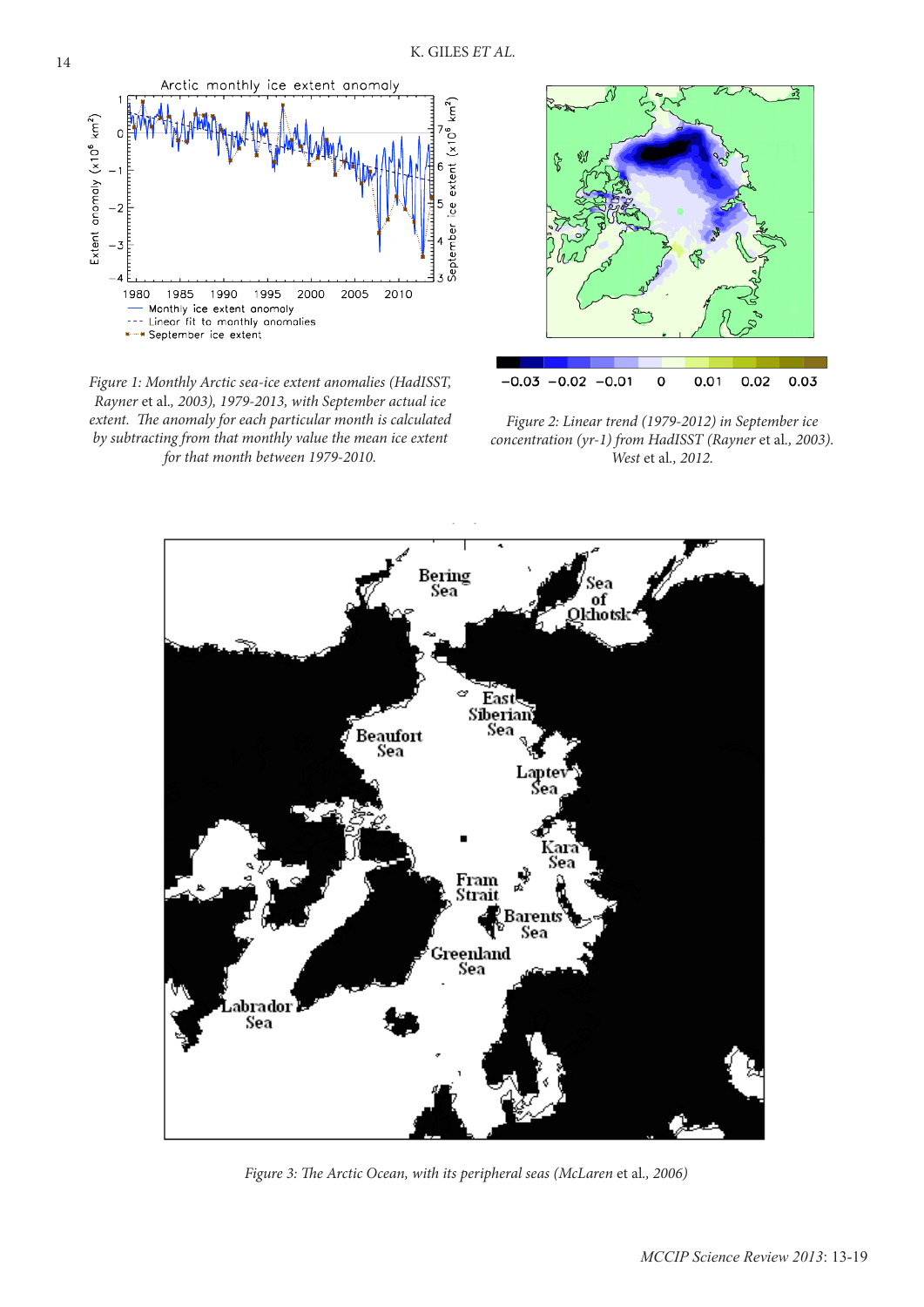the central part of the Arctic (Rothrock *et al*., 1999). A later comparison of submarine transects between 2004 and 2007 revealed no change in the mean ice draft but a decrease in the modal thickness (Wadhams *et al*., 2011). Arctic wide estimates of ice thickness became available from 1993 from the ERS satellite radar altimeter measurements of freeboard<sup>2</sup> and revealed a high year-year variability of average Arctic winter ice thickness, primarily controlled by the length of the summer melt season (Laxon *et al*., 2003). Although the eight year time-series revealed a downward trend over the period, the time interval is too short to be considered significant. A later time-series of data from the Envisat radar altimeter revealed a near-constant ice thickness between 2002-7 but a substantial drop in circumpolar thickness following the 2007 ice extent minimum (Giles *et al*., 2008). This change was later confirmed by data from the IceSat satellite laser altimeter, which in addition, showed a decrease in ice volume between 2002-8 (Kwok *et al*., 2009). A combination of IceSat and submarine data was also used to estimate a decrease of mean ice thickness in the central Arctic from 3.64m to 1.89m over the period 1980 to 2008 (Kwok and Rothrock, 2009) which gives an approximate rate of thinning of 60cm per decade. Recent data from the CryoSat-2 satellite suggests that between 2010 and 2012 the equivalent rate of thinning was 75 cm per decade (Laxon *et al.*, 2013) There is evidence therefore of a decreasing ice thickness from each satellite time-series but there is still a need to build a consistent long term series through cross-calibration of the satellite sensors. Data from CryoSat-2 should provide the capability to monitor changes in winter ice thickness over almost the entire Arctic.

## **Accounting for the changes in the Arctic sea-ice extent**

Sea-ice extent can be changed not only by melting of ice (reducing the volume of ice) but also by redistribution of ice (where ice volume is conserved). Sea-ice extent reaches a minimum in September and there is much to be gained from understanding the mechanisms determining the magnitude of the ice extent in September. As an example of this, we look at the causes of the record low extent in September 2007 (see Figure 1).

From observations it is hypothesised that the low ice extent in 2007 was due, in part, to unusual weather patterns (Stroeve *et al.*, 2012). A strong pressure dipole persisted over the Arctic, with high pressure over Greenland and the western Arctic, and low pressure over Siberia and Europe. This pressure pattern favours ice retreat by bringing warm air into the Arctic and moving ice away from the Siberian coast (Stroeve *et al*., 2008), and across the Arctic basin towards the Fram Strait. Both the melting and advection of the ice increased the open water fraction, allowing greater solar heating of the ocean due to the reduced albedo<sup>3</sup>.

It is also claimed that the weather conditions of summer 2007 would have been unlikely to lead to the extremely low ice extent if it were not for the long term thinning of the Arctic ice (Maslanik *et al.*, 2007; Stroeve *et al.*, 2008; Lindsay *et al.*, 2009). Although the ice was not especially thin at the start of the 2007 melt season in comparison to the years immediately before (Giles *et al*., 2008), the long term decline in ice volume due to melting and export has left a thin ice cover vulnerable to natural variability in atmospheric and oceanic conditions.

Another factor with the potential to influence the ice extent is the state of the Arctic ocean, in particular the surface temperature. For example, Shimada *et al*. (2006) relate changes in summer sea-ice extent in the Beaufort Sea to increases in the temperature of Pacific Surface water (PSW) in the Arctic. Comiso *et al*. (2008) show anomalously high surface temperatures before the start of the 2007 melt season, which can inhibit ice growth. Sea surface temperatures (SSTs) over the Arctic were much warmer than average during summer 2007. However, it is not clear to what degree the high SSTs in 2007 caused the low ice extent or were a response to it.

Modelling studies have attempted to explain the potential significance of natural variability in accounting for the changes in sea-ice extent. Between 5-44% of the change can be attributed to natural variability. For example, Kay *et al*.  $(2011)$  show that modelled internal<sup>4</sup> variability explains  $44\%$ of the observed 1979-2005 September sea-ice extent loss. Day *et al*'s, (2012) modelling study investigates the potential sources of this natural variability and suggests that between 1979-2010, 5-30% of the observed decline can be attributed to the natural cycle of the Atlantic multi-decadal oscillation (AMO)5 . Chylek *et al.* (2009) also provide observational evidence that recent rapid warming of the Arctic is partly related to the AMO, which is also implicated in the last major Arctic warming in the 1930s. However, modelling representations of sea ice in climate models requires improvement (see next section).

In summary, there are a number of mechanisms that influence the seasonal minimum ice extent, including the synoptic conditions over the summer, the heat content of the Arctic Ocean, and the state of the sea ice at the start of the melt season.

#### **2. WHAT COULD HAPPEN?**

## **Projections of seasonally ice free Arctic from climate models**

The Coupled Model Intercomparison Project (CMIP5) models generally predict that the summer Arctic will be 'nearly' ice free (an ice extent of less than 1.0 million km<sup>2</sup>) by the 2030s (Wang and Overland, 2012). In the UK Met office model, HadGEM2-ES, the September Arctic sea-ice extent

<sup>&</sup>lt;sup>1</sup>Ice draft refers to the depth of ice below the sea surface and accounts for approximately 90% of the total ice thickness. 2 Ice freeboard refers to the depth of ice above the sea surface and accounts for approximately 10% of the total ice thickness. <sup>3</sup>Albedo is a measure of the amount of solar energy reflected from the Earth back to space.

<sup>4</sup> Defined as variability intrinsic to a climate state

<sup>5</sup> The AMO is a 65-80 year oscillation in the sea surface temperature in the North Atlantic [Schlesinger and Ramankutty, 1994], which is thought to be a response to Atlantic–Arctic salinity exchanges [Knight *et al*., 2005].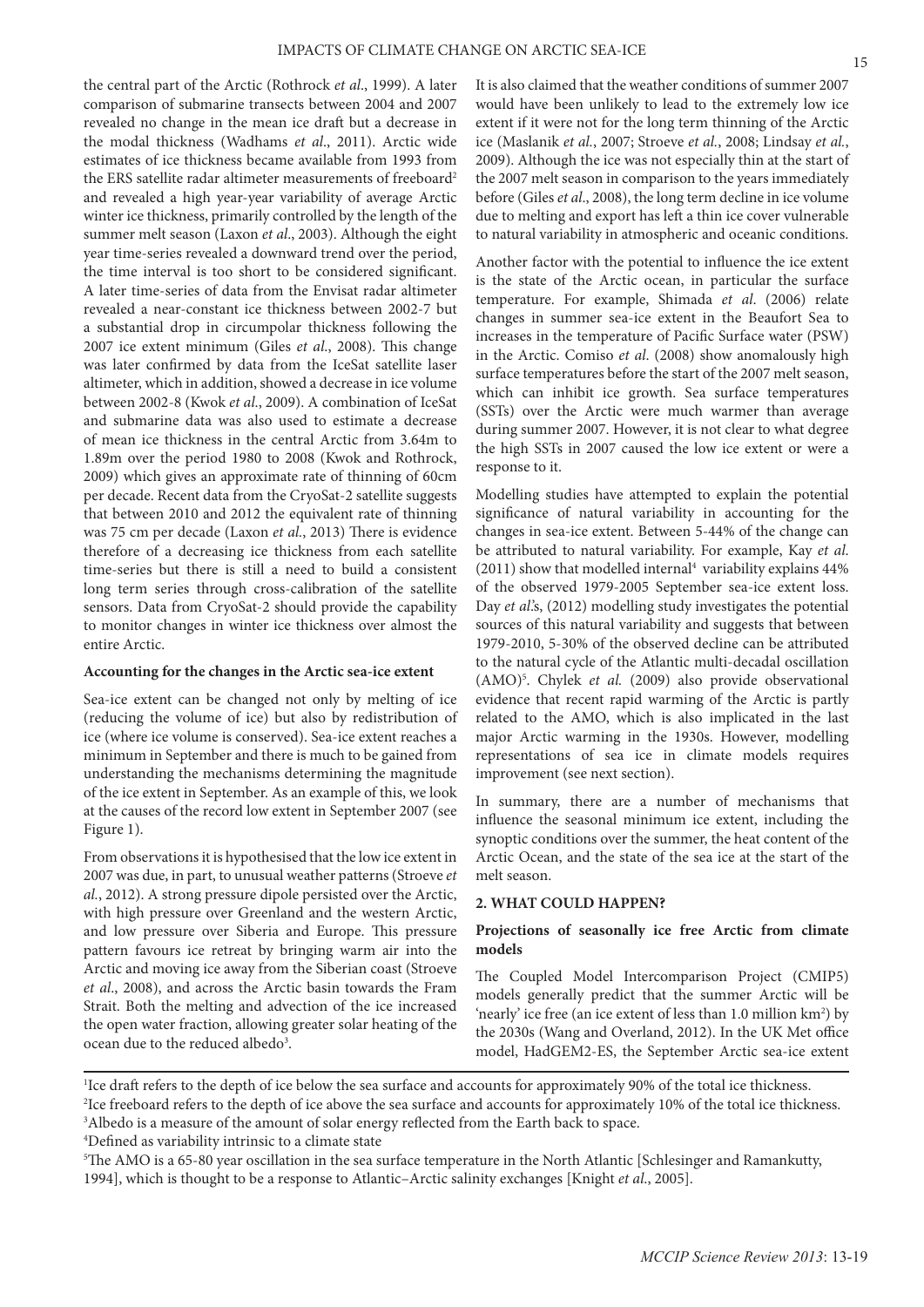halves approximately every 15 years, and by 2030 most of the September ice has been lost. Figure 4 shows that, in only one of the Representative Concentration Pathways<sup>6</sup> (RCP2.6 simulation), which sees a peak in global temperatures at  $+2^{\circ}C$ in 2040 and stabilisation thereafter, results in a sustainable amount  $(\sim 1$  million  $km^2$ ) of September sea-ice cover.

The future September sea-ice extent, depicted by the models that will be included in the IPCC Fifth Assessment report (AR5) (Figure 5), shows a continuous range of projections for a seasonally ice-free Arctic from 2030 to 2080. However, many of the models with later ice-free dates are not in agreement with observations in their historical simulations, and consequently a greater confidence should be given to the projections of an early ice-free Arctic. Moreover, there are considerable uncertainties in the physics of these models, with the Arctic Ocean Model Intercomparison



*Figure 4: HadGEM2-ES projected September ice area in four future RCP scenarios.*

project (Proshutinsky and Kowalik, 2007) demonstrating inconsistency between ice-ocean models in the way both their thermodynamics and dynamics are described. Maslowski *et al*. (2012) advocate the use of global Earth system models (GESMs), combined with regional climate models and an integrated Arctic observing system, to better understand the state of the Arctic sea-ice and its future trajectory.

## **Potential impacts of rapid change on the UK and European climate**

The winters of 2009-10 and 2010-11 saw low temperatures and heavy snowfalls over much of the UK, and in summer, 2012, the UK experienced record rainfall. At the same time, Arctic sea-ice has been declining dramatically in extent. The diagnosis in the popular press and broadcast media of the proximate cause of these UK weather events has entailed the jet stream. Recent publications (Francis and Vavrus, 2012; Liu *et al*., 2012), based on hypotheses developed from statistical correlations and evaluated using dedicated atmosphereonly model runs and analyses of reanalysis data respectively, described how a warming Arctic and the decline in sea ice might be linked to weather extremes through changes in the evolution of regional atmospheric circulation patterns, including impacts on the jet stream. However, Sutton and Dong's (2012) statistical correlation links the recent wet UK summers to the high relative warmth in the Atlantic Ocean.

 It is possible that continued low Arctic sea-ice during the coming years to decades might increase the probability of cold winters and wet summers in the UK and northern Europe. These effects would in some cases partly counteract the more direct, warming effects of climate change on Europe.

A number of studies now indicate that Arctic Ice depletion, in isolation, may increase sea-level pressure over the Arctic in winter and thereby drive more easterly winds across Europe in both observations (Francis *et al*., 2009; Strong *et al*. 2009; Overland and Wang, 2010; Wu and Zhang, 2010) and modelling studies (Alexander *et al.,* 2004; Deser *et al*., 2004, 2007; Magnusdottir *et al*., 2004; Petoukhov and Semenov, 2010; Sedlacek *et al*., 2011). There is also limited modelling evidence that reduced Arctic sea-ice might lead to low pressure over Europe during summer (Balmaseda *et al*., 2010) but some of these features are not well reproduced in all current climate models.

Some of these results are tentative and have not yet been robustly reproduced across a broad range of climate models. It is therefore important to clarify the physical mechanisms through which sea-ice influences the atmospheric circulation and to quantify this atmospheric response relative to other factors such as the direct warming effects of increasing greenhouse gases. Further experiments are planned to address these questions.

The majority of the text in this report has been taken from the Hadley Centre technical note "Report on the Assessment of Possibility and Impact of Rapid Climate Change in the Arctic" (Hewitt *et al*., 2012).

## **3. KNOWLEDGE GAPS**

a. To better predict future change we need an improved understanding of the physics (and biogeochemical processes, including their feedbacks with physics) of the Arctic system and its teleconnections, which can be achieved through process studies combining modelling and observations.

b. A sustained Arctic atmosphere-ice-ocean observations network is required to better understand the physics of the system and to provide the initial conditions for model simulations.

c. We need an improved understanding and quantification of internal variability and uncertainty in climate models.

<sup>6</sup> The Representative Concentration Pathways are four trajectories of atmospheric greenhouse gas concentration used to drive climate model simulations for IPCC AR5. They are labelled based on how much heating they would produce at the end of the century — 8.5, 6, 4.5 and 2.6 watts per square metre (W m−2). Four trajectories were chosen to avoid the common misconception that the middle scenario is the most likely.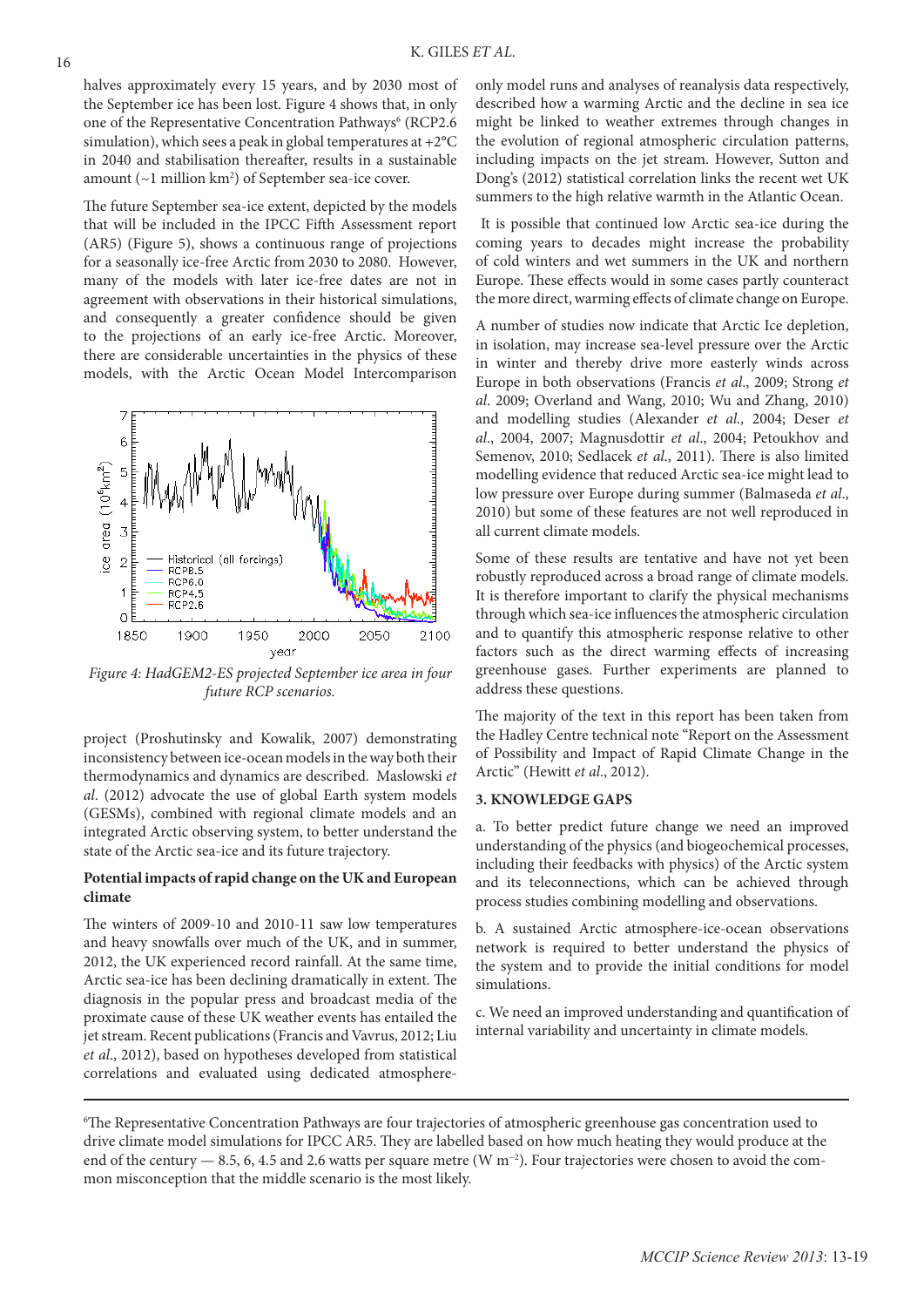

*Figure 5: September Arctic sea-ice extent in the AR5 multi-model ensemble of experiments, historical forcings (anthropogenic, solar and volcanic) to 2005, followed by RCP8.5 forcing to 2100. The observed sea-ice extent (HadISST; Rayner* et al.*, 2003) is shown in black.*

## **4. SOCIO-ECONOMIC IMPACTS**

a. Climate change in the Arctic is predicted to increase accessibility to offshore exclusive economic zones while accessibility inland will suffer due to melting permafrost (Stephenson *et al*., 2011). This could affect both tourism and commercial shipping.

b. The sea-ice retreats opens up the possibility that Arctic states will consider offshore mineral exploration with geopolitical implications (Young, 2011).

c. Sea-ice retreat will change ecosystems and fisheries (Hassol, 2004).

d. The Arctic is likely to attract substantial investment over the coming decade, potentially reaching \$100bn or more (Emmerson and Lahn, 2012). With concomitant increase the insurance industry.

## **5. CONFIDENCE ASSESSMENT**

## **What is already happening?**

The observational evidence is starting to mount, but longer times series are needed for both extent and in particular thickness. In addition we need to observe related variables so we can understand the causes and consequences of change to the sea-ice cover. An Arctic atmosphere-ice-ocean sustained observation system is required.



Prediction of the fate of the Arctic sea-ice cover relies upon models which have an inherent uncertainty due to limitations in both the model representation of the physics of the atmosphere-ice-ocean system and our understanding of the physics of the system, and insufficient knowledge of the initial state of the system. Model intercomparison projects, sensitivity and process studies are required to improve the model representation of the physics of the system and our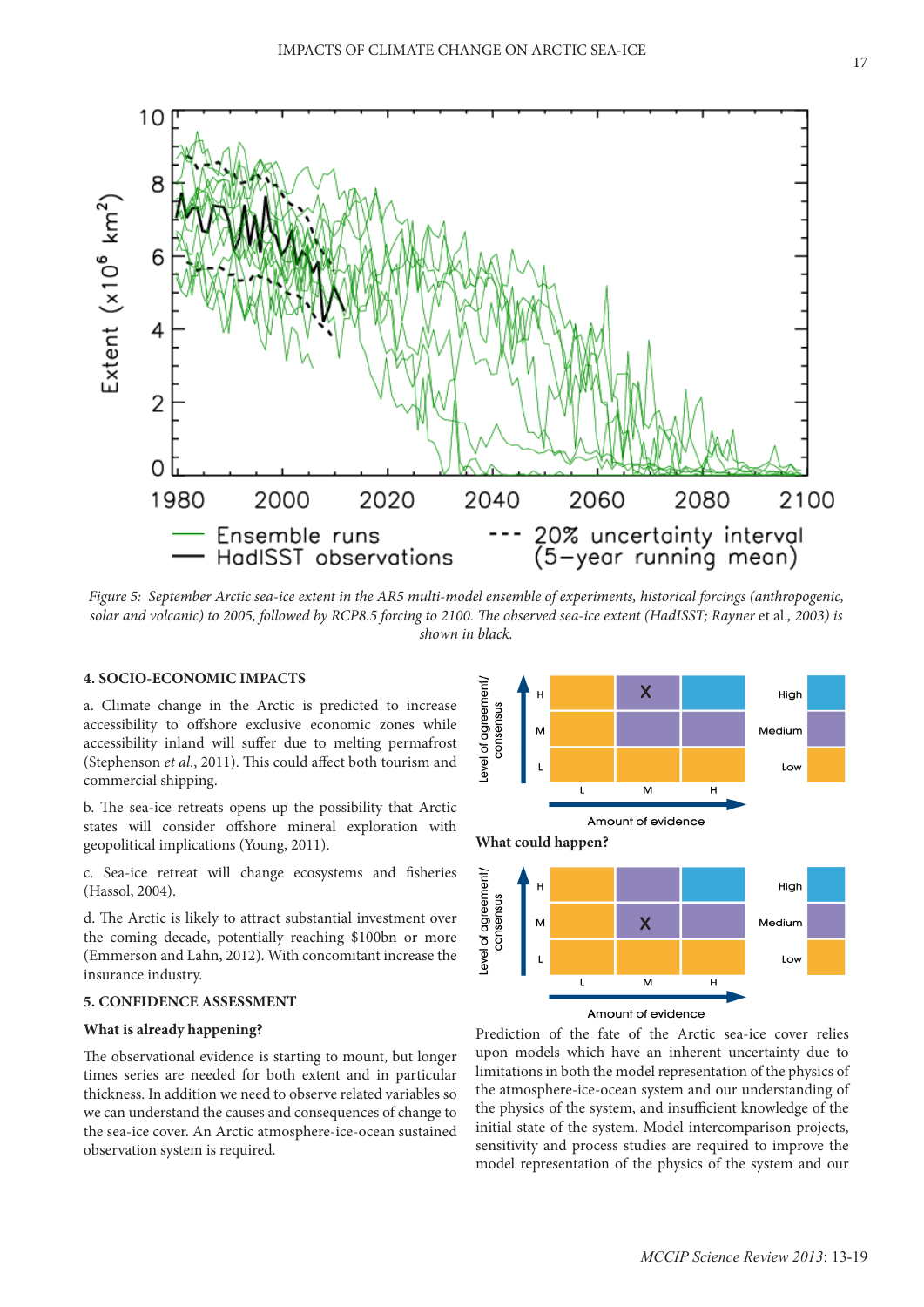understanding of the physics of the system. A sustained observation system, as outlined above, is also required for understanding the initial state and physics of the system.

#### **CITATION**

Please cite this document as:

Giles, K., Keen, A., Hewitt, H., Laxon, S., Bacon, S., Feltham, D., Folland, C., Graham, T., Hawkins, E., Hodson, D., *et al*. (2013) Impacts of climate change on Arctic sea-ice, *MCCIP Science Review 2013*: 13-19, doi:10.14465/2013. arc02.013-019

#### **ACKNOWLEDGMENTS**

This work was supported by the Joint DECC/Defra Met Office Hadley Centre Climate Programme (GA01101).

Dedicated to Katharine Giles and Seymour Laxon.

#### **REFERENCES**

- Alexander, M.A., Bhatt, U.S., Walsh, J.E., Timlin, M.S., Miller, J.S. and Scott, J.D. (2004) The Atmospheric Response to Realistic Arctic Sea Ice Anomalies in an AGCM during Winter. *J. Clim.*, **17**, 890–905. doi:10.1175/1520-0442.
- Balmaseda, M.A., Ferranti, L., Molteni, F. and Palmer, T.N. (2010) Impact of 2007 and 2008 Arctic ice anomalies on the atmospheric circulation: Implications for long‐range predictions. *Q. J. R. Met. Soc.*, **136**(652), 1655-1664.
- Chylek, P., Folland, C. K., Lesins, G., Dubey, M.K. and Wang, M. (2009) Arctic air temperature change amplification and the Atlantic Multidecadal Oscillation. *Geophys. Res. Lett.*, **36**(14), L14801.
- Comiso J., Parkinson, C., Gertsen, R. and Stock, L. (2008) Accelerated decline in the Arctic sea ice cover. *Geophys. Res. Lett.*, **35**, L01703. doi:10.1029/2007GL031972 .
- Day, J.J., Hargreaves, J.C., Annan, D.L. and Abe-Ouchi, A. (2012).Sources of multi-decadal variability in Arctic sea ice extent. *Env. Res. Lett.*, **7**, 034011 (6pp). doi:10.1088/1748- 9326/7/3/034011.
- Delworth, T.L. and Mann, M.E. (2000) Observed and simulated multidecadal variability in the Northern Hemisphere. *Clim. Dyn.*, **16**(9), 661-676.
- Deser C., Magnusdottir, G., Saravanan, R. and Phillips, A. (2004) The effects of North Atlantic SST and sea ice anomalies on the winter circulation in CCM3. Part II: Direct and indirect components of the response. *J. Clim.,* **17**: 877–889.
- Deser, C., Thomas, R.A. and Peng, S. (2007) The transient atmospheric circulation response to North Atlantic SST and sea ice anomalies, *J. Clim.*, **20**, 4751–4767.
- Emmerson, C. and Lahn, G. (2012) *Arctic Opening: Opportunity and Risk in the High North. Chatham House-Lloyd's Risk Insight Report*, http://www.chathamhouse.org/ publications/papers/view/182839.
- Francis, J.A., Chan, W., Leathers, D.J., Miller, J.R. and Veron, D.E. (2009) Winter Northern Hemisphere weather patterns remember summer Arctic sea ice extent. *Geophys. Res. Lett.*, **36**, L07503, doi:10.1029/2009GL037274.
- Francis, J.A. and Vavrus, S.J. (2012) Evidence linking Arctic amplification to extreme weather in mid-latitudes. *Geophys. Res. Lett.*, **39**, L06801, doi:10.1029/2012GL051000.
- Hassol, S. J. (2004) *Arctic Climate Impact Assessment.*  Cambridge University Press. http://amap.no/acia/.
- Hewitt, H., Bacon, S., Feltham, D., Folland, C., Giles, K., Graham, T., Hawkins, E., Hodson, D., Jackson, L., Keeley, S., *et al.* (2012). *Report on the Assessment of Possibility and Impact of Rapid Climate Change in the Arctic. Hadley Centre Technical Note 91*. http://www.metoffice.gov.uk/media/pdf/ p/i/HCTN\_91.pdf.
- Giles, K.A., Laxon, S.W. and Ridout, A.L. (2008) Circumpolar thinning of Arctic sea ice following the 2007 record ice extent minimum. *Geophys. Res. Lett*., **35**, L22502, doi:10.1029/2008GL035710.
- Kay, J.E., Holland, M.M. and Jahn, A. (2011) Interannual to multi-decadal Arctic sea ice extent trends in a warming world. *Geophys. Res. Lett*., **38**, L15708, doi:10.1029/2011GL048008.
- Khon, V. C., Mokhov, I.I., Latif, M., Semenov, V. A. and Park, W. (2010) Perspectives of Northern Sea Route and Northwest Passage in the twenty-first century. *Climatic Change*, **100**, 757-768.
- Knight, J.R., Allan, R.J., Folland, C.K., Vellinga, M. and Mann, M.E. (2005) A signature of persistent natural thermohaline circulation cycles in observed climate. *Geophys. Res. Lett*., **32**(20), L20708.
- Kwok, R. and Rothrock, D.A. (2009) Decline in Arctic sea ice thickness from submarine and ICESat records: 1958-2008. *Geophys. Res. Lett*., **36**, L15501, doi:10.1029/2009GL039035.
- Kwok, R., Cunningham, G.F., Wensnahan, M., Rigor, I., Zwally, H. and Yi, D. (2009) Thinning and volume loss of the Arctic Ocean sea ice cover: 2003-2008. *J. Geophys. Res. Oceans*, **114**, doi:10.1029/2009JC005312.
- Laxon, S., Peacock, N. and Smith, D. (2003) High interannual variability of sea ice thickness in the Arctic region. *Nature*, **425**, 947-950.
- Lindsay, R.W., Zhang, J., Schweiger, A., Steele, M. and Stern, H. (2009) Arctic Sea Ice Retreat in 2007 Follows Thinning Trend. *J. Clim.*, **22**, 165–176, doi:10.1175/2008JCLI2521.1.
- Liu, J., Curry, J.A., Wang, H., Song, M. and Horton, R.M. (2012) Impact of declining Arctic sea ice on winter snowfall. *Proc. Natl. Acad. Sci.*, **109**, 4074-4079, doi:10.1073/ pnas.1114910109.
- Magnusdottir, G., Deser, C. and Saravanan, R. (2004). The effects of North Atlantic SST and sea-ice anomalies on the winter circulation in CCM3. Part I: Main features and storm-track characteristics of the response. *J. Clim*., **17**, 857–876.
- Maslanik, J.A, Fowler, C., Stroeve, J., Drobot, S., Zwally, J., Yi, D. and Emery, W. (2007) A younger, thinner Arctic ice cover: Increased potential for rapid, extensive sea-ice loss. *Geophys. Res. Lett*., **34**, L24501, doi: 10.1029/2007GL032043.
- Maslowski, W., Clement Kinney, J., Higgins, M. and Roberts, A. (2012) The future of arctic sea ice. *Annu. Rev. Earth Planet. Sci.*, **40**, 625-654.
- McLaren, A.J., Banks, H.T., Durman, C.F., Gregory, J.M., Johns, T.C., Keen, A.B., Ridley, J.K., Roberts, M.J., Lipscomb, W., Connolley, W. and Laxon, S. (2006) Evaluation of the Sea Ice Simulation in a new Atmosphere-Ocean Coupled Climate Model (HadGEM1). *J. Geophys. Res. Oceans*, **111**, C12014, doi:10.1029/2005JC003033.
- Meier, W., Stroeve, J. and Fetterer, F. (2007) Whither Arctic sea ice? A clear signal of decline regionally, seasonally and extending beyond the satellite record. *Ann. Glac.*, **46**, 428- 434 doi:10.3189/172756407782871170.
- NSIDC (National Snow and Ice Data Center) (2012) *Press Release: Arctic sea ice shatters previous low records; Antarctic*